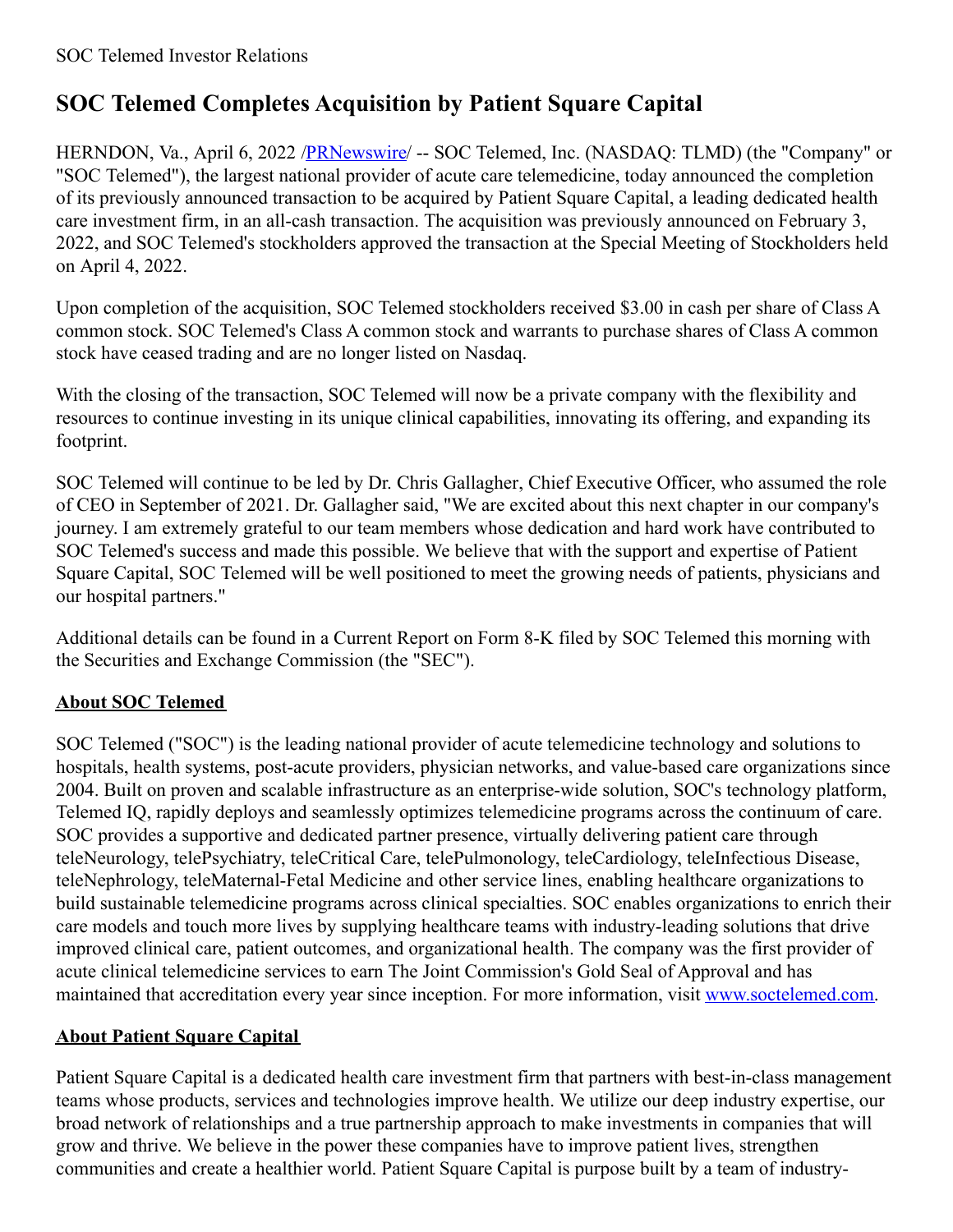leading executives, differentiated by the depth of our focus in health care, the breadth of our health care investing experience, and the network we can activate to drive differentiated outcomes. Most importantly, patients are squarely at the center of all that we do. For more information, visit [www.patientsquarecapital.com](https://c212.net/c/link/?t=0&l=en&o=3496063-1&h=3425960512&u=https%3A%2F%2Fwww.patientsquarecapital.com%2F&a=www.patientsquarecapital.com).

#### **Cautionary Statement Regarding Forward-Looking Statements**

This communication contains "forward-looking statements" within the meaning of the federal securities laws, including Section 27A of the Securities Act of 1933, as amended, and Section 21E of the Securities Exchange Act of 1934, as amended. These forward-looking statements are based on SOC Telemed's current expectations, estimates and projections about the potential benefits of the transaction, its business and industry, management's beliefs and certain assumptions made by SOC Telemed and Patient Square Capital, all of which are subject to change. In this context, forward-looking statements often address expected future business and financial performance and financial condition, and often contain words such as "expect," "anticipate," "intend," "plan," "believe," "could," "seek," "see," "will," "may," "would," "might," "potentially," "estimate," "continue," "expect," "target," similar expressions or the negatives of these words or other comparable terminology that convey uncertainty of future events or outcomes. All forward-looking statements by their nature address matters that involve risks and uncertainties, many of which are beyond our control, and are not guarantees of future results, such as statements about the anticipated benefits of the transaction. These and other forward-looking statements, including statements about the parties' ability to realize the anticipated benefits of the transaction are not guarantees of future results and are subject to risks, uncertainties and assumptions that could cause actual results to differ materially from those expressed in forward-looking statements. Accordingly, there are or will be important factors that could cause actual results to differ materially from those indicated in such statements and, therefore, you should not place undue reliance on any such statements and caution must be exercised in relying on forward-looking statements. Important risk factors that may cause such a difference include, but are not limited to: (i) the impact of the COVID-19 pandemic on SOC Telemed's business and general economic conditions; (ii) SOC Telemed's ability to implement its business strategy; (iii) significant transaction costs associated with the transaction; (iv) potential litigation relating to the transaction; (v) the risk that disruptions from the transaction will harm SOC Telemed's business, including current plans and operations; (vi) the ability of SOC Telemed to retain and hire key personnel; (vii) potential adverse reactions or changes to business relationships resulting from the completion of the transaction; (viii) legislative, regulatory and economic developments affecting SOC Telemed's business; (ix) general economic and market developments and conditions; (x) the evolving legal, regulatory and tax regimes under which SOC Telemed operates; (xi) potential business uncertainty, including changes to existing business relationships, following the completion of the transaction that could affect SOC Telemed's financial performance; (xii) unpredictability and severity of catastrophic events, including, but not limited to, acts of terrorism, outbreak of war or hostilities, or pandemics; (xiii) other factors as set forth from time to time in SOC Telemed's filings with the SEC, including its Annual Report on Form 10-K for the year ended December 31, 2021, as may be updated or supplemented by any subsequent filings that SOC Telemed may file with the SEC, as well as SOC Telemed's response to any of the aforementioned factors. These risks, as well as other risks associated with the transaction, are more fully discussed in the Proxy Statement filed with the SEC in connection with the transaction. Investors are cautioned not to place undue reliance on such statements which speak only as of the date they are made. While the list of factors presented here is, and the list of factors presented in the Proxy Statement is, considered representative, no such list should be considered to be a complete statement of all potential risks and uncertainties. Unlisted factors may present significant additional obstacles to the realization of forward-looking statements. Consequences of material differences in results as compared with those anticipated in the forward-looking statements could include, among other things, business disruption, operational problems, financial loss, legal liability to third parties and other similar risks, any of which could have a material adverse effect on SOC Telemed's financial condition, results of operations, or liquidity. SOC Telemed does not assume any obligation to publicly